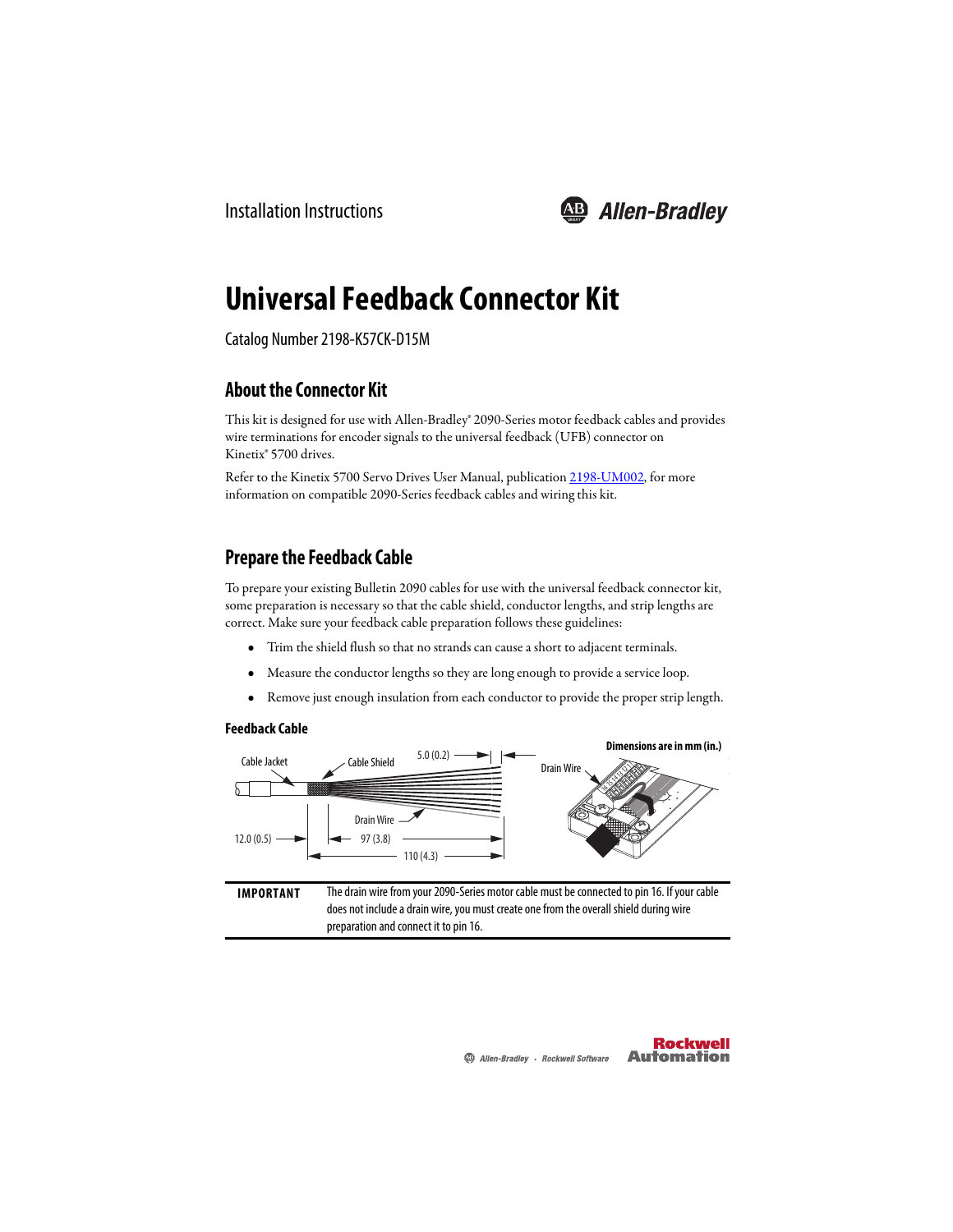#### **Install the Connector Kit**

Follow these steps to install the connector kit.

- **1.** Depress the snap-fits with a small screw driver or probe to remove the cover.
- **2.** Route signal wires/drain wire to the proper terminals.

See Connector Data on page 3, for the 16-pin terminal pinout.

- **3.** Tig[hten terminal scr](#page-2-0)ews [to achi](#page-2-0)eve 0.25 N•m (2.2 lb•in), maximum torque.
- **4.** Apply the shield clamp to the 12 mm (0.5 in.) of exposed cable shield to achieve a high-frequency bond between the shield braid and clamp.

**IMPORTANT** The purpose of the shield clamp is to provide a proper ground and improve system performance. To achieve this, clamping the exposed braid under the shield clamp is critical.

- **5.** Attach a tie wrap (customer-supplied) for stress relief.
- **6.** Tighten clamp screws to achieve 0.34 N•m (3.0 lb•in), maximum torque.



**7.** Replace the cover and install cover screw.

Tighten cover screw to achieve 0.34 N•m (3.0 lb•in), maximum torque.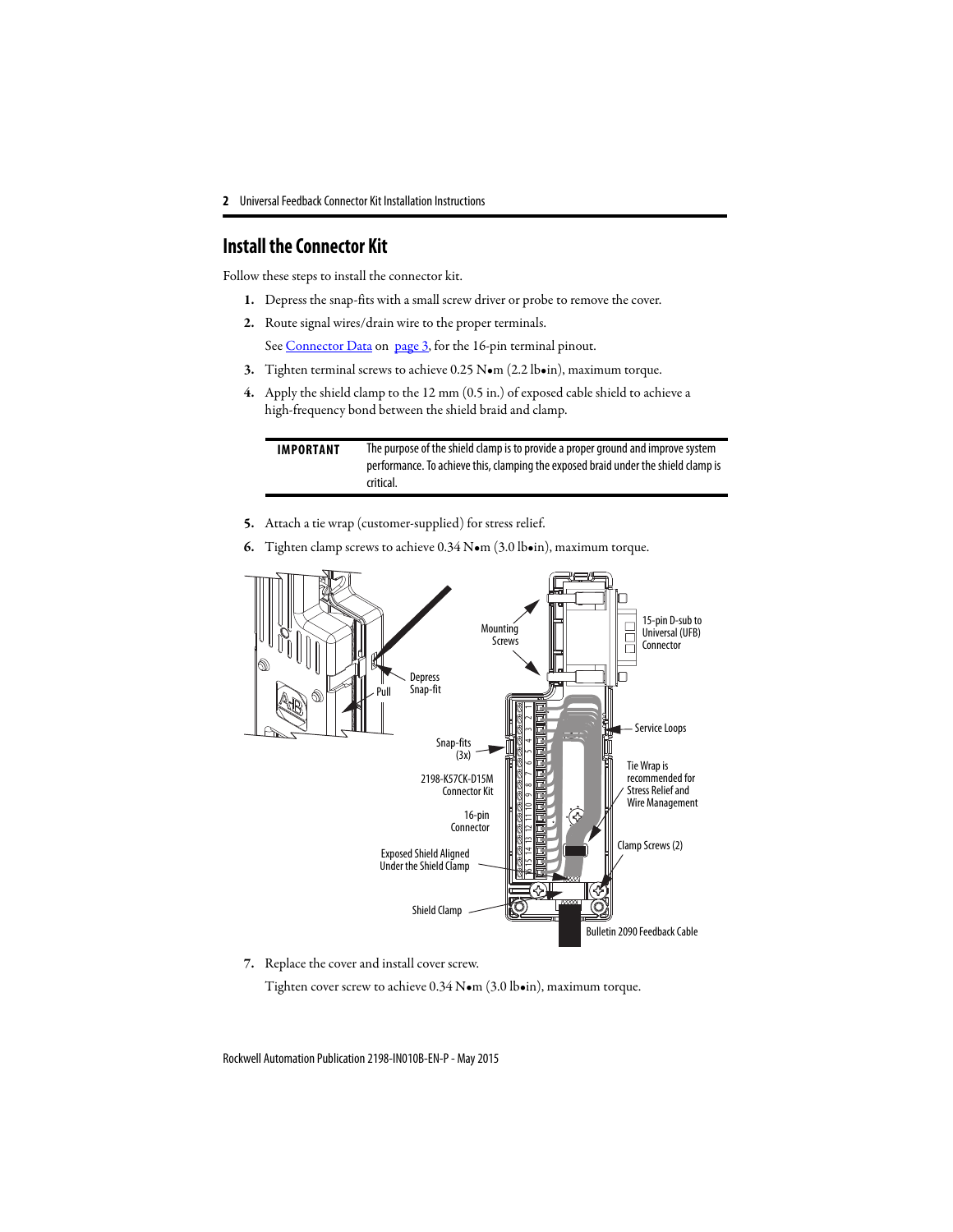# <span id="page-2-0"></span>**Connector Data**



| <b>Terminal</b> | Signal              |       | <b>Wire Color</b>  |
|-----------------|---------------------|-------|--------------------|
| $\mathbf{1}$    | $SIN +$             | $AM+$ | Black              |
| $\mathfrak z$   | SIN-                | AM-   | <b>White/Black</b> |
| 3               | $COS+$              | $BM+$ | Red                |
| 4               | $COS-$              | BM-   | White/Red          |
| 5               | $DATA+$             | $IM+$ | Green              |
| 6               | ECOM <sup>(1)</sup> |       | White/Gray         |
| $\overline{7}$  | EPWR_9V             |       | Orange             |
| 8               | S3                  |       | White/Yellow       |
| 9               | $CLK+$              |       | <b>Brown</b>       |
| 10              | DATA-               | $IM-$ | White/Green        |
| 11              | $TS+$               |       | White/Orange       |
| 12              | S1                  |       | White/Blue         |
| 13              | S <sub>2</sub>      |       | Yellow             |
| 14              | EPWR_5V             |       | Gray               |
| 15              | CLK-                |       | White/Brown        |
| 16              | Drain               |       | Shield             |

<sup>(1)</sup> The ECOM and TS- connections are tied together and connect to the cable shield.

#### **Connector Kit Specifications**

| Attribute                                                                                        | Value                                                                                                                                                                       |
|--------------------------------------------------------------------------------------------------|-----------------------------------------------------------------------------------------------------------------------------------------------------------------------------|
| Cable diameter                                                                                   | $6.511.9$ mm $(0.260.47$ in.)                                                                                                                                               |
| Screw terminal wire size                                                                         | $0.081.5$ mm <sup>2</sup> (2816 AWG)                                                                                                                                        |
| Recommended wire strip length                                                                    | 5 mm (0.2 in.) single conductor                                                                                                                                             |
| Recommended torque<br><b>Mounting screws</b><br><b>Terminal screws</b><br>Clamp and cover screws | $0.39$ N $\cdot$ m $(3.5$ lb $\cdot$ in)<br>$0.220.25$ N $\cdot$ m (1.92.2 lb $\cdot$ in)<br>$0.34$ N $\cdot$ m $(3.0$ lb $\cdot$ in)                                       |
| Kit contents                                                                                     | Connector kit<br>٠<br>Parts bag containing:<br>٠<br>- 1 cover screw, and 1 spare, #4-20, (0.375 in.)<br>$-2$ clamp screws, and 1 spare, #4-40, (0.25 in.)<br>1 shield clamp |